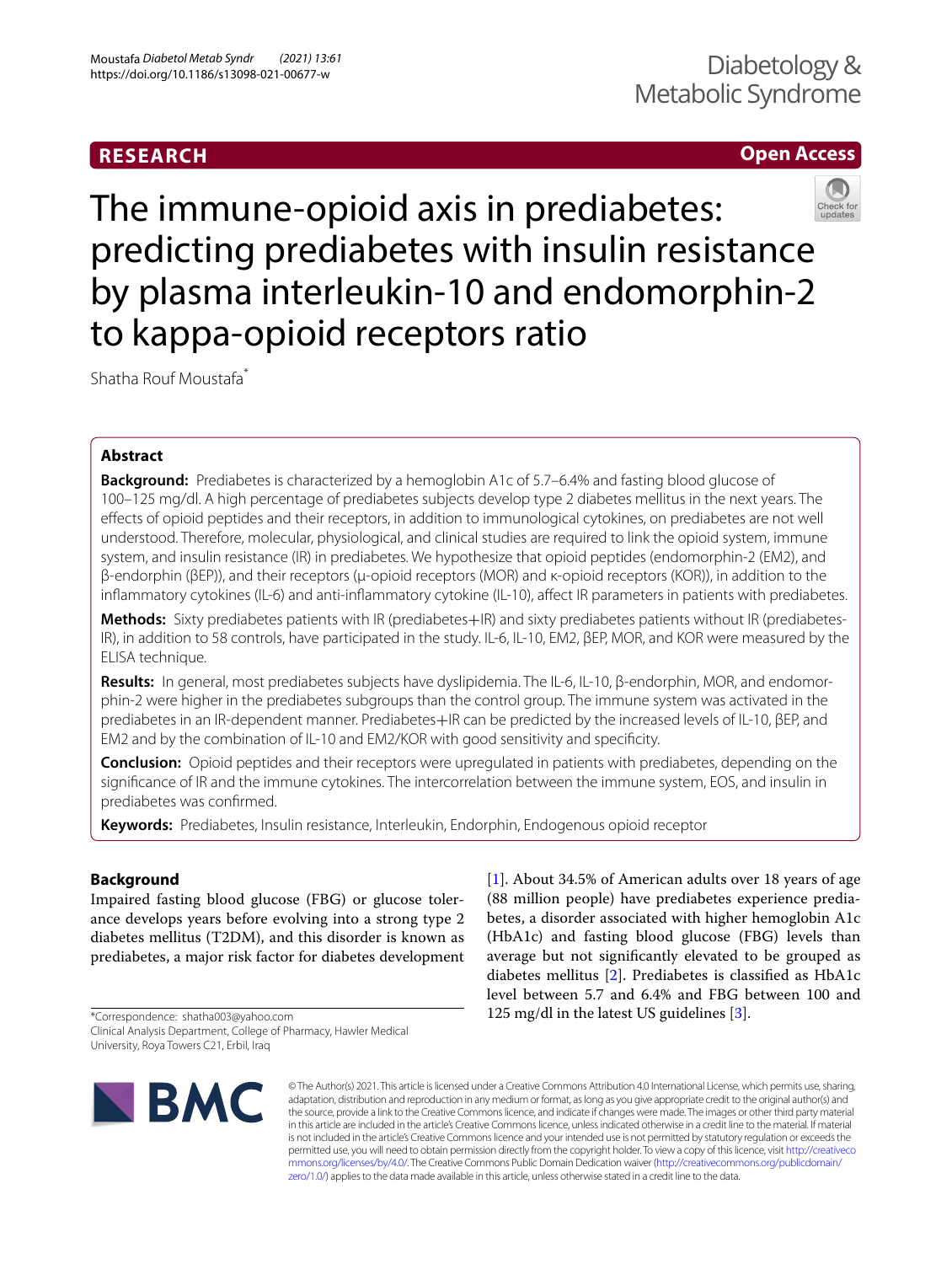Insulin resistance (IR) means the reduced sensitivity or reactivity of tissues to insulin-mediated biologic activity that leads to high glucose levels and represents the major risk factor of prediabetes and T2DM [\[4](#page-9-3), [5](#page-9-4)]. IR, impaired insulin function, and hypersecretion of insulin are the main factors in prediabetes pathophysiology [[6\]](#page-9-5). A large percentage of prediabetes patients showed a rise in IR index, and they labeled as insulin-resistant patients when the value of the homeostasis model assessment of the insulin resistance (HOMA2IR) reaches the cut-off value  $(2.5)$  [[7,](#page-9-6) [8\]](#page-9-7). When blood glucose increases, it enters the hemoglobin and raises the HbA1c level that is considered as an indicator for β-cell function and the IR state [\[9](#page-9-8)]. There is evidence that connects insulin with the development of neurons and their normal functions. Insulin signaling is essential for the neurons' survival, learning, and memorization [[10,](#page-9-9) [11\]](#page-9-10). Impaired insulin signaling in animal models leads to a collection or assembly of Aβ oligomers [[12\]](#page-9-11). At formation, Aβ oligomers exhaust insulin receptors from the neuronal surface membrane, leading to IR and producing abnormal phosphorylation of the insulin receptor substrate  $(IRS)$  [[13\]](#page-9-12). This state reduces the neurons' normal pro-survival signaling and promotes apoptosis to their death  $[14]$ . Notably, such structural network anomalies are related to the delay in processing information speed [[15](#page-9-14)]. Elevated IR that occurs during midlife may increase the risk of cognitive impairment later in life, demonstrated by reduced verbal fuency and sluggish basic response time [[16](#page-9-15)].

The relationship between IR parameters and endogenous opioid system (EOS) molecules and receptors that have many brain functions in some insulin-related disorders, including prediabetes, remains to be elucidated. EOS consists of peptides such as β-endorphin (βEP) and endomorphin-2 (EM2) and their receptors, µ-opioid receptors (MOR) and κ-opioid receptors (KOR). In addition to producing analgesia, opioids control glucose homeostasis by altering insulins' secretion  $[17]$  $[17]$ . There is evidence that stimulation of adrenal gland adrenoceptors can increase the secretion of β-endorphin, which stimulates peripheral MOR to alter glucose-associated genes, leading to improved peripheral glucose consumption and decreased hepatic gluconeogenesis for the improvement of extreme hyperglycemia  $[18]$  $[18]$  $[18]$ . The analysis of EOS peptides and receptors in animals and humans and their potential efect on insulin and glucagon release indicated that opioids might regulate insulin resistance and glucose metabolism [[18,](#page-9-17) [19\]](#page-9-18). It is found that the MOR pathway is responsible for the improvement of insulin sensitivity [[19\]](#page-9-18). Opioid receptors are found in the pancreas and the alpha and beta-pancreatic cells, thereby infuencing endogenous opioid-mediated glucose and insulin homeostasis. Beta-endorphin has a strong relationship with the β-cell function and is considered an important predictor for diferentiating between high and low β-cell functions [\[20\]](#page-9-19). Analysis of the isolated β-islets suggests that MOR directly mediates islet insulin hypersecretion and manages insulin release to the body compartments [[21\]](#page-9-20). Opioids afect the function of β-cells in people who use heroin (MOR agonist), leading to increase blood glucose levels [[22](#page-9-21)] and HbA1c  $[23]$  $[23]$  $[23]$ . The mechanisms behind these phenomena are increased use of glucose and decreased hepatic gluconeogenesis following improvement of peripheral MOR and heterogeneity of genes in glucose metabolism [[18\]](#page-9-17), in addition to the hyperglycemia caused by a chronic opioid receptor activation [\[24](#page-9-23)]. MOR mediates the inhibitory effects of EM2, which exercises a reduced role in diabetes. Besides, poor regulation of blood glucose can lead to the attenuated efects of EM2 [\[31](#page-9-24)].

The immune system molecules, particularly interleukin (IL)-6 and IL-10, are other important molecules that mediate the infammatory response and need more study in prediabetes. Interleukin-6 (IL-6) is a pro-infammatory cytokine that unequivocally motivates IR progression and T2DM pathogenesis via infammation generation by regulating diferentiation, migration, proliferation, and apoptosis of cells [[25](#page-9-25)]. IL-6 has been examined since it is positively associated with the expression of the insulin-degrading enzyme (IDE), where the defciency of IDE is related to obesity and T2DM [[26\]](#page-9-26). Some results denote IL-6 's novel role in insulin metabolism, suggesting a mechanistic link between the IL-6 promotion and the IR promotion [[25](#page-9-25)]. IL-10 is a cytokine with anti-inflammatory properties, modulating infammatory responses by repressing the generation of pro-infammatory cytokines [[27\]](#page-9-27). Serum IL-10 has a converse relationship with hyperinsulinemia and IR, as IL-10 decreases with HOMA-IR increased [[28\]](#page-9-28).

This study hypothesized that opioid peptides and their receptors combined with the immune cytokines (IL-6 and IL-10) afected the IR parameters in prediabetes patients. The null hypothesis is a lack of intercorrelation between all the three systems and no correlation between prediabetes and these systems. This work's fndings may potentiate the pharmacological intervention by targeting IR through the EOS components and immune biomarkers. To examine these hypotheses, we measured serum levels of some opioids proteins and receptors in addition to IL-6 and IL-10 levels in prediabetes patients who have/have not an IR state and compared with the healthy controls.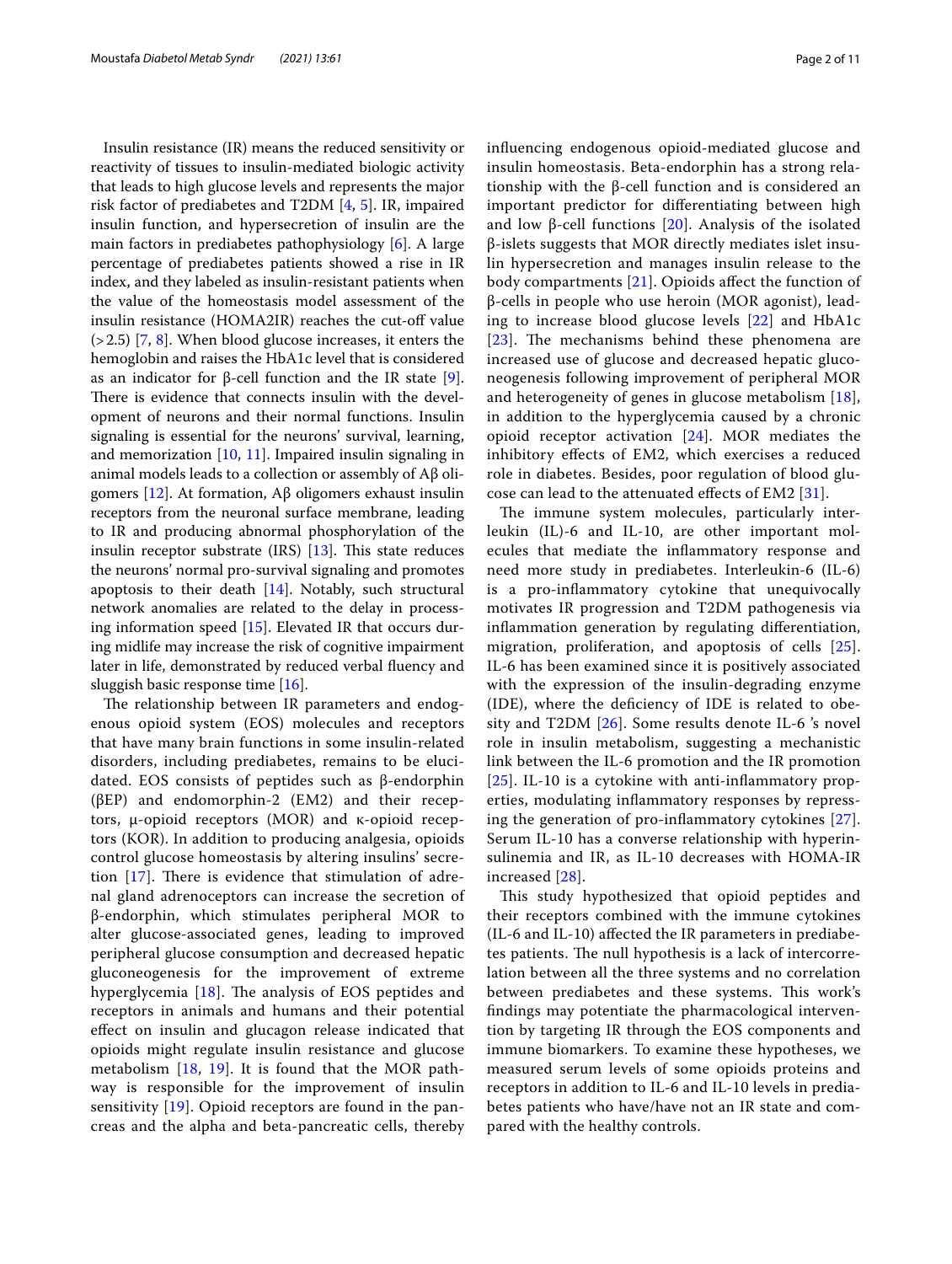# **Subjects and methods**

# **Subjects**

More than 500 subjects, who check FPG routinely in the laboratories, were examined to select our study group with restricted criteria. A total of 120 subjects with prediabetes were chosen to participate in the study. A physician diagnosed these subjects under the American Diabetes Association's criteria (FPG=5.55–6.94 mM,  $HbA1c=5.7-6.4%$ ). The samples were collected from the Rizgari Teaching Hospital and private clinics and laboratories in Erbil City, Kurdistan Region, Iraq, from October 2019 to December 2019. All procedures were conducted following the established ethical standards. All study subjects provided written informed consent before participation in the study. The study was carried out under the international and Iraq ethics and privacy laws and approved by the Ethics Committee of Medical Research at the College of Pharmacy/Hawler Medical University. The reference No. of the ethical approval paper is HMU-PH-EC 191223/102. All procedures were performed according to the Helsinki Declaration's ethical standards for experiments involving humans, as revised in 2013.

The subjects with prediabetes were further divided into two subgroups following the results of HOMA2IR. The frst group, prediabetes+IR, comprised subjects with a high IR state (HOMA2IR  $>$  2.5). The second group, prediabetes−IR, comprised subjects with a low IR state  $(HOMA2IR < 2.5)$ . This classification occurred deliberately in the same number of subjects in the two groups to remove the number of cases' possible bias. Fifty-eight healthy subjects were selected as the control group. Age ranges and sex ratios were matched in all the study groups. None of these subjects manifested any evident systemic disease or took drugs. Furthermore, in all subjects, the C-reactive protein (CRP) was negative (lower than 6 mg/l) to exclude overt infammation. Tobacco use disorder (TUD) was examined under the DSM-IV-TR criteria. Body mass index (BMI) was calculated using the formula: body weight (kg)/squared height (m $^2$ ). Subjects performing more than 30 min of moderate activity 2–3 times/week and never orless than one time per week were considered as a person with physical activity [[3\]](#page-9-2).

## **Exclusion criteria**

The present study excluded patients who met the following criteria: serum TG >5.32 mM patients to satisfy the Friedewald's formula, FPG >25 mM, and fasting insulin >400 pM to satisfy the HOMA calculator software requirements. Any patient with apparent diabetes mellitus, heart disease, hypertension, and those taking lipidlowering drugs (e.g., simvastatin or atorvastatin) and metformin was excluded. We also excluded any subject with a urinary albumin/creatinine of more than 30 mg/g to exclude microalbuminuria, which indicated damage to the microvessels.

## **Measurements**

After at least 12 h of fasting, blood samples were collected in the morning and transferred into a plain tube and EDTA tubes. After clotting, sera samples were separated and divided into three aliquots and stored in a refrigerator before use. The serum glucose, total cholesterol, and TG were measured using commercially available kits supplied by Spinreact<sup>®</sup>, Spain. The absorbances were measured by using a visible spectrophotometer (model 722,

Shanghai Lianhua Industrial Co. Ltd., China). Serum HDLc was measured after precipitation of other lipoproteins using a reagent containing sodium phosphotungstate and magnesium chloride. The cholesterol content of the supernatant was measured using a cholesterol kit. VLDLc was determined using Friedewald's equation (LDLc=Tc−HDLc−VLDLc), based on TG/2.19 and LDLc. The percentage of HbA1c in the whole blood (EDTA tube aliquot) and the urinary albumin/creatinine ratio were measured using the immunofuorescence analyzer (Finecare™ II FIA Meter, Guangzhou Wondfo Biotech Co., Ltd, China). The normal range of the HbA1c kit was 4–6%, and the microalbumin ratio was less than 30  $mg/g$ . The IR parameters were calculated from the fasting glucose and insulin concentrations using the HOMA calculator program ([http://www.dtu.ox.ac.uk/](http://www.dtu.ox.ac.uk/HOMA-calculator/download.php) [HOMA-calculator/download.php](http://www.dtu.ox.ac.uk/HOMA-calculator/download.php)). The insulin resistance function (HOMA2IR), insulin sensitivity (HOMA2%S), and β-cell function (HOMA2%B) indices were generated using this software. An ideal person of average weight aged <35 years had 1 HOMA2IR and 100% HOMA type β-cell activity. The serum insulin level was assayed using a solid-phase enzyme-linked immunosorbent assay (ELISA) kit based on the sandwich principle supplied by Calbiotech®, China. Other biomarkers and their suppliers were IL-10 (Elabscience®, Inc. CA, USA), MOR, KOR, and EM2 (Mybiosource®, Inc. CA, USA), and IL-6 and βEP (Melsin Medical Co, Jilin, China). The sensitivities of β-endorphins, MOR, KOR, endomorphin-2, and IL-6 ELISA kits were 0.1 pg/ml, 7.18 pg/ml, 1.0 ng/ ml, 0.33 pg/ml, and 0.1 pg/ml, respectively. All measured concentrations were greater than their assay sensitivities. All intra-assay coefficients of variation were  $<$  10.0%. The absorbances of the microplates were measured by a microplate reader supplied by BioTek, Guangzhou, China. Serum CRP was measured using a kit supplied by Spinreact®, Spain, using a test based on the latex agglutination principle.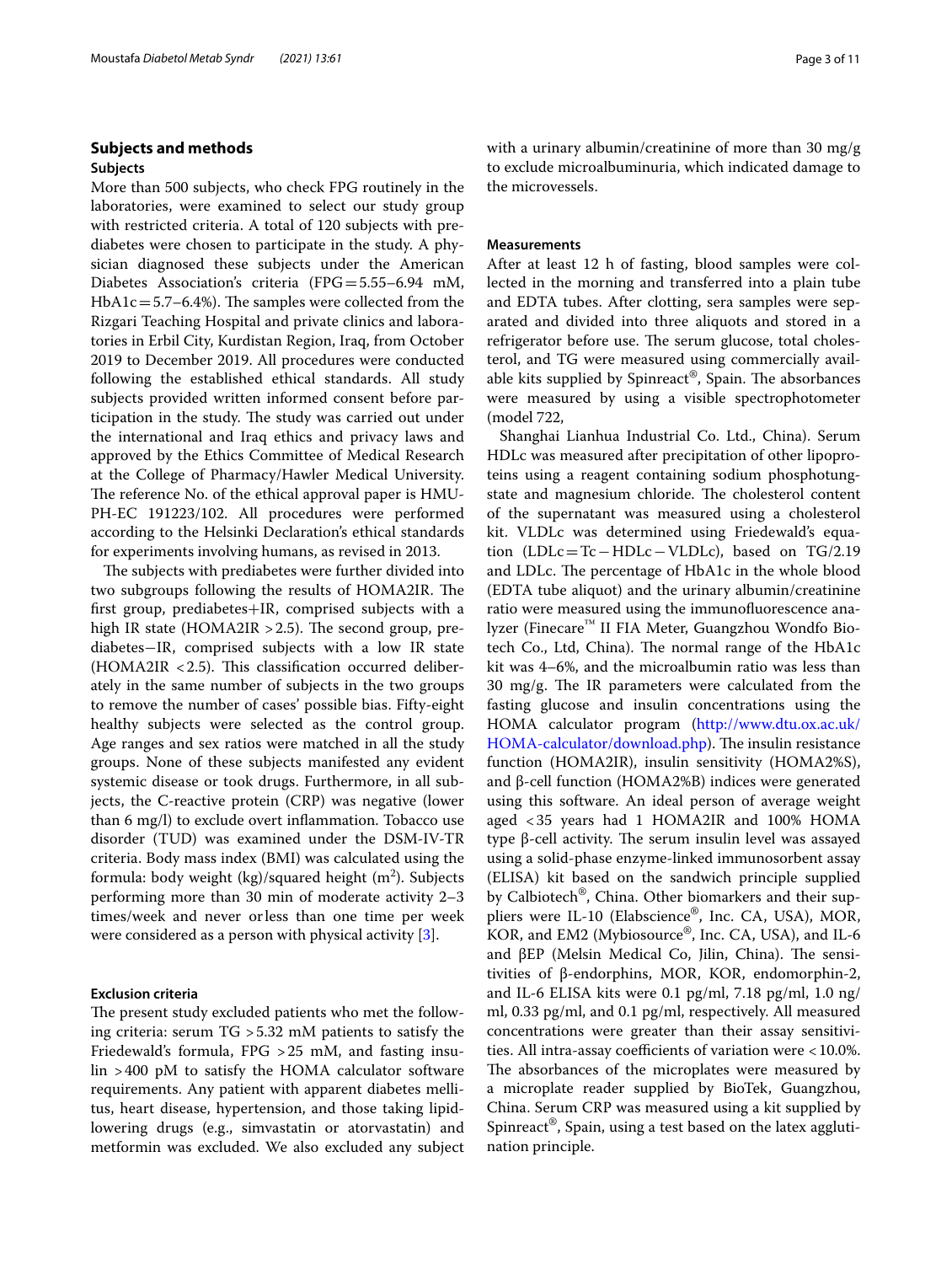## **Statistical analysis**

Analysis of variance (ANOVA) was employed to assess the diferences in all measured biomarkers between diagnostic categories, and the  $\chi^2$  test was used to compare the proportions and nominal variables. The associations among variables were computed using Pearson's product-moment and Spearman's rank-order correlation coefficient. The multivariate general linear model (GLM) analysis was used to delineate the efects of diagnosis for the prediabetes+IR, prediabetes−IR, and control groups while controlling the background variables, including age and sex. Protected LSD tests were used to check pairwise comparisons among treatment means. The model-generated estimated marginal mean (SE) values were computed after adjusting for covariates. Multiple regression analysis was used to delineate the signifcant biomarkers associated with the prediabetes+IR, and the results were checked for multicollinearity (tolerance and VIF values) and homoscedasticity (White and Breusch–Pagan tests). The binary logistic regression analysis was used to delineate the essential explanatory variables that predict prediabetes (versus control as the reference group). The data were subjected to ln transformation to normalize the measured biomarkers' data distribution (tested using the Kolmogorov–Smirnov test). However, the nonlinearity of any biomarker's mean and variance is a predictable source of variability that is eliminated using *z* scores. The natural logarithm of the relevant *z* unit scores was computed to transform the nonparametric variables into normally distributed components and apply the statistical analysis as a linear group. All tests were two-tailed, and a p-value <0.05 was used for statistical signifcance. All statistical analyses were performed using the IBM SPSS windows version 25, 2017. Odds ratios (OR) and 95% confdence intervals (CI) for unfavorable glycemic status by study factors were calculated.

# **Results**

## **Sociodemographic data**

Table [1](#page-4-0) shows the sociodemographic data of the prediabetes−IR, prediabetes+IR, and healthy control groups. No signifcant diference was observed in age, BMI, sex ratio, and marital status among the study groups.

A signifcant increase (p<0.05) in TC, TG, VLDLc, and LDLc and a signifcant decrease in HDLc was observed in the prediabetes+IR group compared with the control group. No such diference was observed between the prediabetes–IR and the prediabetes+IR groups. The atherogenic indices (TC/HDLc and LDLc/HDLc) were signifcantly diferent among the three study groups, and the scores followed the order: prediabetes+IR>prediabetes−IR>controls. The TG/HDLc showed a significant increase in the prediabetes+IR group compared with the control group.

No signifcant diference was observed in the levels of the ratios of opioids to their receptors zLn (βEP/ MOR) and zLn (EM2/KOR) among the study groups. The level of other opioids in the prediabetes groups was higher than that in the control group: zLn  $\beta$ EP (F=6.834, df = 2/175, p = 0.002), zLnMOR (F = 4.087, df = 2/175,  $p=0.024$ ), zLnEM2 (F=6.615, df=2/175, p=0.002), and zLnKOR (F = 3.964, df =  $2/175$ , p = 0.031).

Serum IL-10 was signifcantly diferent among the three study groups (F=9.362, df=2/175, p<0.001), and the score followed the order: prediabetes $+IR>$  prediabetes−IR>controls. zLnIL-6 was signifcantly increased in the prediabetes groups than the control group, whereas no such diference was observed between the prediabetes subgroups.

The IR parameters, namely, glucose  $(F=49.734,$ df = 2/175, p < 0.001), insulin (F = 256.628, df = 2/175, p < 0.001), I/G (F = 52.921, df = 2/175, p < 0.001),  $p < 0.001$ ), I/G (F = 52.921, df = 2/175, HOMA2%S  $(F=174.254, df=2/175, p<0.001)$ , and HOMA2IR (F=303.865, df=2/175, p<0.001), followed the order: controls<prediabetes−IR<prediabetes+IR.<br>The HbA1c% in the prediabetes−IR and the The HbA1c% in the prediabetes-IR prediabetes+IR groups was higher than that in the control group  $(F=132.746, df=2/175, p<0.001)$ . zLnHOMA2%B showed no signifcant diference among the study groups (F = 0.764, df =  $2/175$ , p = 0.469).

### **Diferences in the biomarkers between the study groups**

In the entire study group, signifcant correlations were observed between the zLnMOR and the following parameters: IL-10  $(r=0.306, p=0.017)$ , zLnKOR  $(r=0.311, p=0.016)$ , and zLnIL-6  $(r=0.368, p=0.004)$ . zLnKOR was correlated with IL-6  $(r=0.451, p<0.001)$ and zLnEM2 with  $(r=0.377, p=0.003)$ .

### **Multivariate GLM analysis**

Table [2](#page-5-0) displays the multivariate GLM analysis outcomes comparing the measured biomarkers' diferences among the three study groups while adjusting for age, BMI, sex, physical activity, IR parameters, and smoking. Signifcant differences ( $p=0.040$ ) were observed in the biomarkers among the groups with an efect size of 0.198, whereas the other covariates had no significant effects  $(p > 0.05)$ . The tests for between-subject effects in Table [2](#page-5-0) and the results in Table [3](#page-5-1) showed the SE values and indicated that all eight biomarkers of the patients with prediabetes were signifcantly higher than those of the control group. Furthermore, the IL-10, zLnβEP, zLnMOR, and zLnEM2 in the prediabetes subgroups were signifcantly higher than those in the control group. Among all the examined biomarkers, zLnβEP had the highest efect on the diagnosis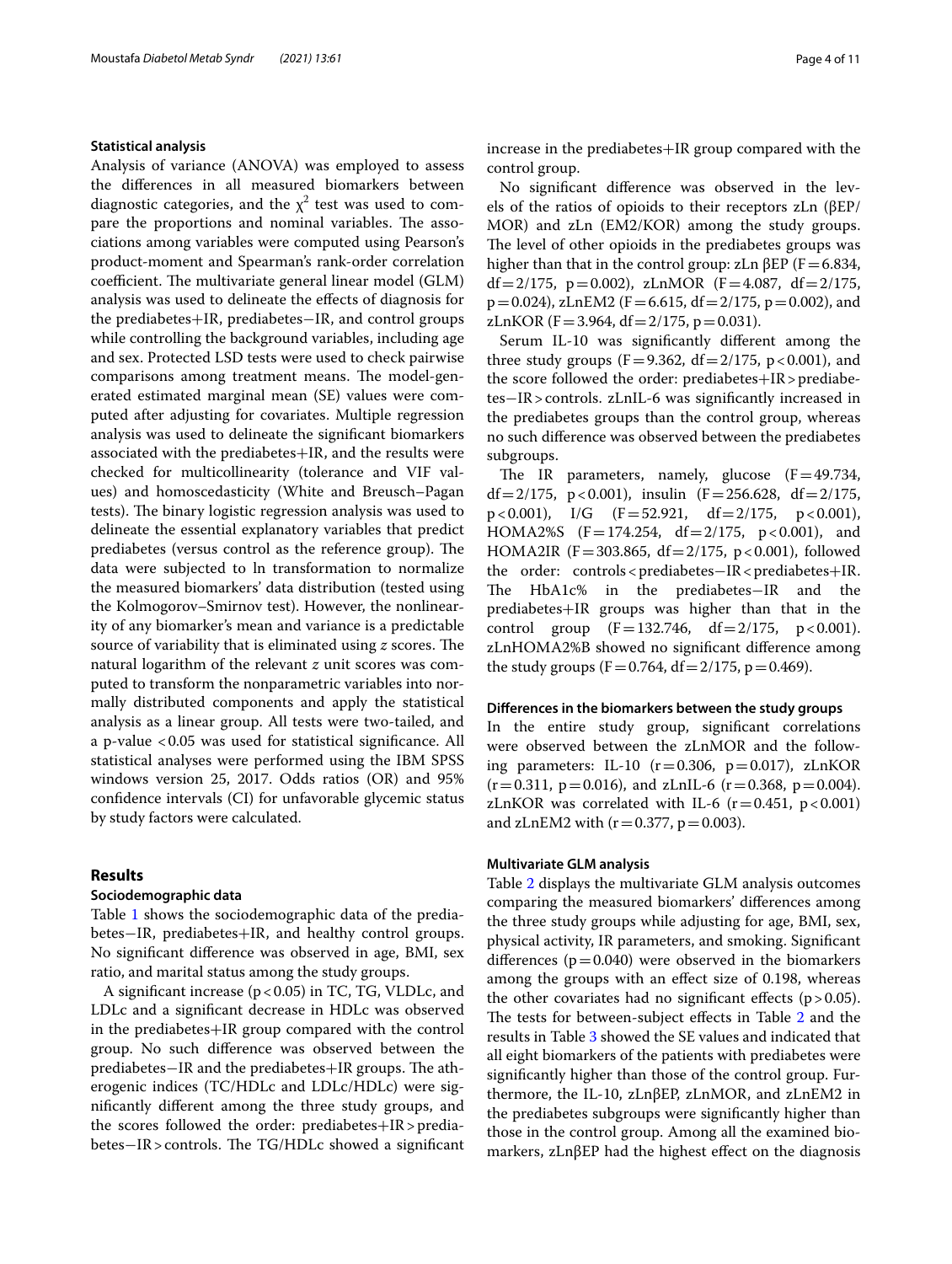| Parameter               | Control <sup>A</sup><br>$N = 58$ | Prediabetes-IR <sup>B</sup><br>$N = 60$ | Prediabetes $+$ IR <sup>C</sup><br>$N = 60$ | $F/\chi^2$ | df             | p       |
|-------------------------|----------------------------------|-----------------------------------------|---------------------------------------------|------------|----------------|---------|
| Sex (F/M)               | 28/30                            | 28/32                                   | 27/33                                       | 0.364      | $\overline{2}$ | 0.552   |
| Age year                | $36.67 \pm 10.03$                | $35.03 \pm 11.44$                       | 37.9±11.88                                  | 0.499      | 2/175          | 0.609   |
| BMI kg/ $m2$            | $26.39 \pm 3.72$                 | $27.76 \pm 4.01$                        | $27.63 \pm 5.14$                            | 0.909      | 2/175          | 0.407   |
| Smoking (Y/N)           | 17/41                            | 18/42                                   | 19/41                                       | 0.321      | $\overline{2}$ | 0.714   |
| Marital status (M/S)    | 33/25                            | 31/29                                   | 36/24                                       | 1.308      | $\overline{2}$ | 0.067   |
| Physical activity (Y/N) | 21/37                            | 20/40                                   | 18/42                                       | 1.412      | $\overline{2}$ | 0.056   |
| TC mM                   | $4.07 \pm 0.59$ <sup>C</sup>     | $4.42 \pm 0.56$                         | $4.72 \pm 0.70$ <sup>A</sup>                | 8.288      | 2/175          | 0.001   |
| TG mM                   | $1.40 \pm 0.14^C$                | $1.49 \pm 0.17$                         | $1.57 \pm 0.36$ <sup>A</sup>                | 3.701      | 2/175          | 0.029   |
| VLDLc mM                | $0.64 \pm 0.07$ <sup>C</sup>     | $0.68 \pm 0.08$                         | $0.72 \pm 0.16$ <sup>A</sup>                | 3.701      | 2/175          | 0.029   |
| HDLc mM                 | $1.12 \pm 0.11^C$                | $1.06 \pm 0.14$                         | $0.99 \pm 0.13^{\text{A}}$                  | 6.789      | 2/175          | 0.002   |
| LDLc mM                 | $2.32 + 0.60^{\circ}$            | $2.69 + 0.58$                           | $3.01 \pm 0.74$ <sup>A</sup>                | 8.725      | 2/175          | < 0.001 |
| TC/HDLc                 | $3.69 \pm 0.64^{\rm B,C}$        | $4.27 \pm 0.81$ <sup>A,C</sup>          | $4.81 \pm 0.80^{A,B}$                       | 16.512     | 2/175          | < 0.001 |
| TG/HDLc                 | $1.27 \pm 0.19$ <sup>C</sup>     | $1.44 \pm 0.26$                         | $1.61 \pm 0.42$ <sup>A</sup>                | 9.298      | 2/175          | < 0.001 |
| LDLc/HDLc               | $2.11 \pm 0.60^{B,C}$            | $2.61 \pm 0.75$ <sup>A,C</sup>          | $3.07 \pm 0.81^{A,B}$                       | 13.214     | 2/175          | < 0.001 |
| zLn IL-6                | $-0.35 \pm 1.15^{B,C}$           | $0.16 \pm 0.90^{\text{A}}$              | $0.19 \pm 0.86$ <sup>A</sup>                | 4.562      | 2/175          | 0.019   |
| IL-10 pg/ml             | $7.9 \pm 2.27$ <sup>B,C</sup>    | $11.46 \pm 4.52$ <sup>A,C</sup>         | $14.08 \pm 8.19^{A,B}$                      | 9.362      | 2/175          | < 0.001 |
| zLn BEP                 | $-0.50 \pm 0.39^{B,C}$           | $0.37 \pm 1.39$ <sup>A</sup>            | $0.13 \pm 0.76$ <sup>A</sup>                | 6.834      | 2/175          | 0.002   |
| zLn MOR                 | $-0.34 \pm 1.15^{B,C}$           | $0.19 \pm 0.96$ <sup>A</sup>            | $0.15 \pm 0.81^{\text{A}}$                  | 4.087      | 2/175          | 0.024   |
| zLn (βEP/MOR)           | $-0.09 \pm 1.11$                 | $0.10 \pm 1.02$                         | $0.01 \pm 0.87$                             | 0.279      | 2/175          | 0.757   |
| zLn EM2                 | $-0.50 \pm 0.89$ <sup>B,C</sup>  | $0.16 \pm 0.98$ <sup>A</sup>            | $0.34 \pm 0.964$ <sup>A</sup>               | 6.615      | 2/175          | 0.002   |
| zLn KOR                 | $-0.35 \pm 1.20^{B,C}$           | $-0.21 \pm 1.14^{\text{A}}$             | $0.14 \pm 0.64^{\text{A}}$                  | 3.964      | 2/175          | 0.031   |
| zLn (EM2/KOR)           | $-0.15 \pm 1.14$                 | $-0.038 \pm 0.94$                       | $0.19 \pm 0.90$                             | 0.888      | 2/175          | 0.415   |
| HbA1c%                  | $5.01 \pm 0.43$ <sup>B,C</sup>   | $6.02 \pm 0.2^{\text{A}}$               | $6.17 \pm 0.2$ <sup>A</sup>                 | 132.746    | 2/175          | < 0.001 |
| Glucose mM              | $5 \pm 0.71^{B,C}$               | 5.92 $\pm$ 0.59 <sup>A,C</sup>          | $6.49 \pm 0.39$ <sup>A,B</sup>              | 49.734     | 2/175          | < 0.001 |
| Insulin pM              | $68.54 \pm 10.79$ <sup>B,C</sup> | $100.74 \pm 13.64$ <sup>A,C</sup>       | $140.48 \pm 12.38$ <sup>A,B</sup>           | 256.628    | 2/175          | < 0.001 |
| I/G mM                  | $14.07 \pm 3.40^{B,C}$           | $17.12 \pm 2.46$ <sup>A,C</sup>         | $21.79 \pm 2.84^{A,B}$                      | 52.921     | 2/175          | < 0.001 |
| zLnHOMA2%B              | $0.13 \pm 1.39$                  | $0.18 \pm 0.84$                         | $0.05 \pm 0.63$                             | 0.764      | 2/175          | 0.469   |
| HOMA2%S                 | $80.72 + 13.82$ <sup>B,C</sup>   | $52.63 + 7.51$ <sup>A,C</sup>           | $36.85 \pm 2.80^{A,B}$                      | 174.254    | 2/175          | < 0.001 |
| HOMA2IR                 | $1.27 \pm 0.19^{B,C}$            | $1.94 \pm 0.27$ <sup>A,C</sup>          | $2.73 \pm 0.22^{A,B}$                       | 303.865    | 2/175          | < 0.001 |

<span id="page-4-0"></span>

| Table 1 Demographic and clinical data of healthy controls (HC) and Prediabetes-IR versus Prediabetes+IR groups |  |
|----------------------------------------------------------------------------------------------------------------|--|
|----------------------------------------------------------------------------------------------------------------|--|

 $\overline{A,B,C}$  Pairwise comparisons between group means

zLn: z-score of the natural logarithm; FPG: fasting plasma glucose; TC: serum total cholesterol; TG: serum triglycerides; VLDLc: very-low-density lipoproteins; HDLc: high-density lipoproteins; LDLc: Low-density lipoproteins; IL: interleukin; KOR: κ-opioid receptor; MOR: µopioid receptor; EM2: Endomorphin-2; βEP: β-endorphin; BMI: Body mass index; HOMA2IR: homeostasis model assessment 2 of insulin resistance; HOMA2%S: homeostasis model assessment 2 of insulin sensitivity percentage; HOMA2%B: homeostasis model assessment 2 of beta-cell function percentage; IR: insulin resistance (HOMA2IR>2.5)

of prediabetes (F=5.128, df=2/175, p=0.027, partial  $\eta^2$  = 0.067).

Table [4](#page-6-0) shows the results of two binary logistic regression analyses examining the best predictors of prediabetes (versus controls) and prediabetes−IR (versus prediabetes+IR) by using an automatic stepwise method with biomarkers as explanatory variables while allowing the efects of other cofounders (age, sex, and smoking). The first regression analysis showed that prediabetes was best predicted by increased levels of IL-10, zLn $\beta$ EP, and zLnEM2 ( $\chi^2$  = 38.122, df = 7, p < 0.001, Nagelkerke $=0.480$ ) with an accuracy of 76.7%, sensitivity of 85.0%, and specificity of 75.6%. The second regression analysis showed that the combination of IL-10 and zLnEM2/KOR were the best predictors of prediabetes+IR versus prediabetes−IR ( $\chi^2$ =14.780,  $df = 7$ ,  $p = 0.031$ , Nagelkerke = 0.364) with an accuracy of 71.2%, sensitivity of 74.4%, and specifcity of 72.7%.

## **Prediction of symptom domains by biomarkers**

Table [5](#page-6-1) shows diferent stepwise multiple regression analyses with the IR parameters as dependent variables and the eight biomarkers as explanatory variables while allowing the efects of age and sex. Regression #1 showed that the regression could explain 21.1% of the variance in the total FPG on IL-10, zLnKOR, and zLn (EM2/KOR). Regressions  $#2, #4, #5, and #6 showed that the same$ variables explained a considerable part of the variance in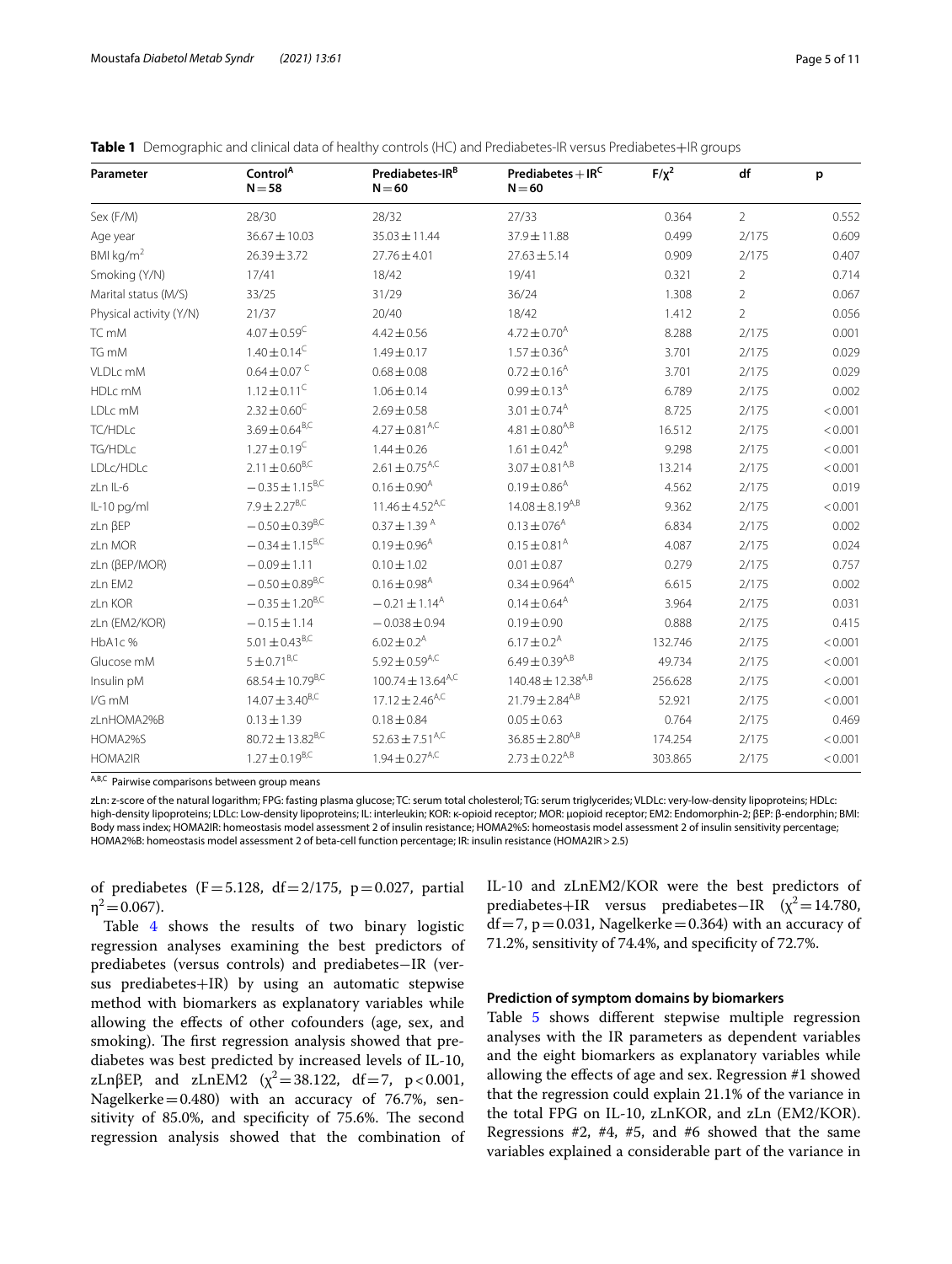| Type                  | Dependent variable                                  | <b>Explanatory variable</b> | F     | df     | p     | Partial $\eta^2$ |
|-----------------------|-----------------------------------------------------|-----------------------------|-------|--------|-------|------------------|
| Multivariate          | $IL-10$ ,                                           | Diagnosis                   | 2.203 | 16/212 | 0.045 | 0.192            |
|                       | zLn BEP,                                            | Sex                         | 0.450 | 8/156  | 0.867 | 0.046            |
|                       | zLn (BEP/MOR), zLn IL-6, zLnMOR,<br>zLnEM2, zLnKOR, | Age                         | 1.138 | 8/156  | 0.351 | 0.109            |
|                       | zLn (EM2/KOR)                                       | <b>BMI</b>                  | 1.803 | 8/156  | 0.102 | 0.163            |
|                       |                                                     | Smoking                     | 0.604 | 8/156  | 0.750 | 0.061            |
|                       |                                                     | Physical activity           | 0.798 | 8/156  | 0.612 | 0.084            |
|                       |                                                     | HbA1c                       | 1.076 | 8/156  | 0.389 | 0.104            |
|                       |                                                     | Glucose                     | 0.801 | 8/156  | 0.590 | 0.079            |
|                       |                                                     | Insulin                     | 0.851 | 8/156  | 0.550 | 0.084            |
|                       |                                                     | 1/G                         | 0.968 | 8/156  | 0.462 | 0.094            |
|                       |                                                     | HOMA2%S                     | 0.495 | 8/156  | 0.835 | 0.051            |
|                       |                                                     | HOMA2IR                     | 0.841 | 8/156  | 0.558 | 0.083            |
|                       |                                                     | zLnHOMA2%B                  | 1.177 | 8/156  | 0.328 | 0.112            |
|                       |                                                     | Dyslipidemia                | 0.020 | 8/156  | 0.966 | 0.001            |
| Tests of Between-Sub- | <b>Diagnosis</b>                                    | $IL-10$                     | 2.102 | 2/163  | 0.152 | 0.029            |
| jects Effects         | Diagnosis                                           | zLnßEP                      | 5.128 | 2/163  | 0.027 | 0.067            |
|                       | Diagnosis                                           | zLn(βEP/MOR)                | 0.884 | 2/163  | 0.350 | 0.012            |
|                       | Diagnosis                                           | zLn IL-6                    | 0.202 | 2/163  | 0.654 | 0.003            |
|                       | Diagnosis                                           | zLnMOR                      | 1.131 | 2/163  | 0.291 | 0.016            |
|                       | Diagnosis                                           | zLnEM2                      | 0.003 | 2/163  | 0.957 | 0.001            |
|                       | Diagnosis                                           | zLnKOR                      | 3.745 | 2/163  | 0.057 | 0.050            |
|                       | Diagnosis                                           | zLn (EM2/KOR)               | 2.213 | 2/163  | 0.141 | 0.030            |

<span id="page-5-0"></span>

|  | Table 2 Results of multivariate GLM analysis showing the associations between biomarkers and diagnosis of prediabetes while |  |  |  |  |  |  |
|--|-----------------------------------------------------------------------------------------------------------------------------|--|--|--|--|--|--|
|  | adjusting for background variables                                                                                          |  |  |  |  |  |  |

zLn: z-score of the natural logarithm; FPG: fasting plasma glucose; IL: interleukin; KOR: κ-opioid receptor; MOR: µopioid receptor; EM2: Endomorphin-2; βEP: β-endorphin

<span id="page-5-1"></span>**Table 3** Model-generated estimated marginal means values (SE) of the biomarkers in prediabetes (versus healthy controls) and prediabetes−IR versus prediabetes+IR and healthy controls

| <b>Biomarkers</b>      | Control <sup>A</sup>          | Prediabetes-IR <sup>B</sup> | Prediabetes+IR <sup>C</sup> |
|------------------------|-------------------------------|-----------------------------|-----------------------------|
| $II - 10$              | 7.981 (1.062) <sup>B,C</sup>  | 11.461 $(1.026)^A$          | 14.082 (1.026) <sup>A</sup> |
| zLn BEP                | 12.146 (2.308) <sup>B,C</sup> | 23.652 (2.230) <sup>A</sup> | 20.638 (2.230) <sup>A</sup> |
| zLn (βEP/MOR)          | 5.362 (0.677)                 | 5.976 (0.654)               | 5.572 (0.654)               |
| $7 \nmid n \mid l - 6$ | $0.314(-0.187)$               | 0.157(0.180)                | 0.194(0.180)                |
| zl nMOR                | $0.431 (-0.180)^{B,C}$        | $0.194(0.174)^{A}$          | $0.149(0.174)^{A}$          |
| zl nFM2                | $0.518 (-0.180)^{B,C}$        | $0.163(0.174)^{A}$          | $0.338(0.174)^A$            |
| zl nKOR                | $0.362(-0.186)$               | 0.213(0.180)                | 0.140(0.180)                |
| zLn (EM2/KOR)          | $0.158(-0.191)$               | $0.038(-0.185)$             | 0.188(0.185)                |

A,B,C Pairwise comparisons between group means

zLn: z-score of the natural logarithm, IL: interleukin; KOR: κ-opioid receptor; MOR: µopioid receptor; EM2: Endomorphin-2; βEP: β-endorphin

insulin (22.4%), HbA1c (29.0%), HOMA2IR (29.3%), and HOMA2%S (29.7%). Regression #3 showed that 13.0% of the variance in the I/G ratio was explained by IL-10.

The subjects with prediabetes had dyslipidemia, and not all of them underwent the IR state. The IL-6, IL-10, βEP, MOR, and EM2 were higher in the

prediabetes. MOR was correlated with IL-10 and KOR. Prediabetes+IR can be predicted by the increased levels of IL-10, βEP, and EM2 and by the combination of IL-10 and EM2/KOR with good sensitivity and specifcity.

# **Discussion**

The first significant result is the increased atherogenic indices and dyslipidemia state in the prediabetes $+IR$ group compared to the controls, indicating the negative efect of elevated IR on lipid metabolism (Table [1\)](#page-4-0). IR may also alter systemic lipid metabolism and endothelial dysfunction that ultimately contribute to dyslipidemia and atherosclerotic plaque formation [\[29](#page-9-29), [30\]](#page-9-30). IR in the myocardium causes damage through a modifcation of the signal transduction, impaired regulation of the substrates' metabolism, and variation in the delivery of myocardium substrates  $[29, 31]$  $[29, 31]$  $[29, 31]$  $[29, 31]$ . These heart muscles' changes are associated with the presence of increased IR in the prediabetes patients and absent in the prediabetes-IR group.

The increase of the endogenous opioids and their receptors in the prediabetes subgroups compared with the controls suggests the dependence of these parameters on the state of the glucose metabolism rather than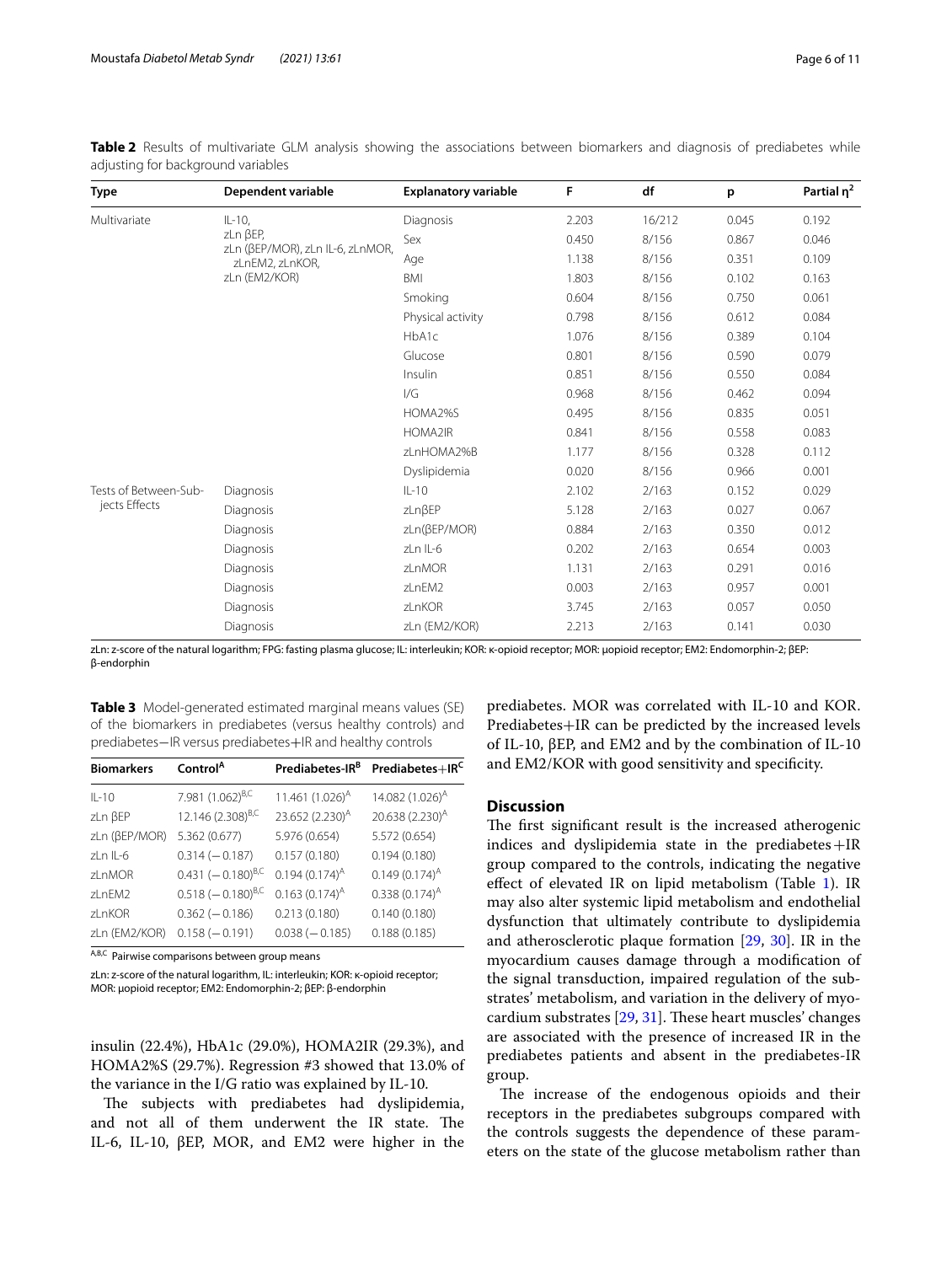<span id="page-6-0"></span>**Table 4** Results of two diferent binary logistic regression analyses with prediabetes (versus healthy controls) and Prediabetes-IR versus Prediabetes+IR as dependent variables and the biomarkers as explanatory variables

| <b>Dichotomies</b>            | <b>Explanatory variables</b> | В     | <b>SE</b> | Wald  | df | D     | <b>OR</b> | 95% CI          |
|-------------------------------|------------------------------|-------|-----------|-------|----|-------|-----------|-----------------|
| Prediabetes/Controls          | $IL-10$                      | 0.359 | 0.128     | 7.876 |    | 0.005 | 1.431     | 1.114-1.839     |
|                               | zLnßEP                       | 0.316 | 0.137     | 5.311 |    | 0.021 | 1.372     | 1.048-1.795     |
|                               | zLnEM2                       | 0.846 | 0.396     | 4.569 |    | 0.033 | 2.331     | 1.073-5.063     |
| Prediabetes-IR/Prediabetes+IR | $IL-10$                      | 0.618 | 0.05      | 2.505 |    | 0.043 | 1.083     | $0.981 - 1.195$ |
|                               | zLnEM2/KOR                   | 0.555 | 0.433     | 4.846 |    | 0.024 | 2.611     | 1.187-3.947     |

zLn: z-score of the natural logarithm; IL: interleukin; KOR: κ-opioid receptor; MOR: µ-opioid receptor; EM2: Endomorphin-2; βEP: β-endorphin; IR: insulin resistance  $(HOMA2IR > 2.5)$ 

<span id="page-6-1"></span>**Table 5** Results of multiple regression analysis with IR parameters as dependent variables and biomarkers as explanatory variables

| <b>Dependent variables</b> | <b>Explanatory variables</b> | β        | t        | p       | $F_{model}$ | df   | p       | $\mathsf{R}^2$ |
|----------------------------|------------------------------|----------|----------|---------|-------------|------|---------|----------------|
| 1. FPG                     | Model                        |          |          |         | 3.142       | 7/82 | 0.005   | 0.211          |
|                            | $IL-10$                      | 0.279    | 2.661    | 0.009   |             |      |         |                |
|                            | zLnKOR                       | 0.374    | 2.625    | 0.010   |             |      |         |                |
|                            | zLn(EM2/KOR)                 | 0.302    | 2.537    | 0.130   |             |      |         |                |
| 2. Insulin                 | Model                        |          |          |         | 4.669       | 7/82 | < 0.001 | 0.224          |
|                            | $IL-10$                      | 0.397    | 3.973    | < 0.001 |             |      |         |                |
|                            | zLnKOR                       | 0.339    | 2.498    | 0.015   |             |      |         |                |
|                            | zLn(EM2/KOR)                 | 0.271    | 2.393    | 0.019   |             |      |         |                |
| 3.1/G                      | Model                        |          |          |         | 2.907       | 7/82 | 0.009   | 0.130          |
|                            | $IL-10$                      | 0.322    | 3.041    | 0.003   |             |      |         |                |
| 4. HbA1c                   | Model                        |          |          |         | 6.200       | 7/82 | < 0.001 | 0.290          |
|                            | $IL-10$                      | 0.318    | 3.333    | 0.001   |             |      |         |                |
|                            | zLnKOR                       | 0.386    | 2.977    | 0.004   |             |      |         |                |
|                            | zLn(EM2/KOR)                 | 0.356    | 3.284    | 0.002   |             |      |         |                |
| 5. HOMA2IR                 | Model                        |          |          |         | 4.809       | 7/82 | < 0.001 | 0.293          |
|                            | $IL-10$                      | 0.401    | 4.029    | < 0.001 |             |      |         |                |
|                            | zLnKOR                       | 0.355    | 2.624    | 0.010   |             |      |         |                |
|                            | zLn(EM2/KOR)                 | 0.280    | 2.485    | 0.015   |             |      |         |                |
| 6. HOMA2%S                 | Model                        |          |          |         | 4.836       | 7/82 | < 0.001 | 0.297          |
|                            | $IL-10$                      | $-0.348$ | $-3.497$ | 0.001   |             |      |         |                |
|                            | zLnKOR                       | $-0.371$ | $-2.749$ | 0.007   |             |      |         |                |
|                            | zLn(EM2/KOR)                 | $-0.290$ | $-2.577$ | 0.012   |             |      |         |                |

zLn: z-score of the natural logarithm, FPG: fasting plasma glucose, IL: interleukin; KOR: κ-opioid receptor; MOR: µopioid receptor; EM2: Endomorphin-2; βEP: β-endorphin; HOMA2IR: homeostasis model assessment 2 of insulin resistance, HOMA2%S: homeostasis model assessment 2 of insulin sensitivity percentage; HOMA2%B: homeostasis model assessment 2 of beta-cell function percentage

its dependence on the insulin hormone response. To our knowledge, these results are the frst study that measured endogenous opioids in prediabetes disorder. Previous research examined the IR parameters with opioid peptides and receptors in other diseases [\[19](#page-9-18), [32,](#page-9-31) [33](#page-9-32)]. However, there is no defnite explanation for the associations between IR and EOS molecules. Among the suggested explanations, MOR is enhanced in insulin-sensitive tissues, such as the skeletal muscle, resulting in a reversal of insulin-stimulated glucose disposal impairment in genetically obese rats through exercise training  $[19]$  $[19]$ . This IR enhancement is associated with increased ß-endorphin secretion, thereby enhancing the post-receptor and insulin signaling cascade, including the downstream phosphatidylinositol-3 kinase signaling pathway involved in glucose translocation [\[18,](#page-9-17) [19](#page-9-18)]. Interestingly, in the IR stage, brain damage and disturbance of white matter occur without overt diabetes, and these structural changes may cause early cognitive dysfunction [[34\]](#page-9-33) and secrete endogenous peptides into the bloodstream and increase their rates. The hypothesis is the mutual interaction between pro-/ infammatory cytokines, EOS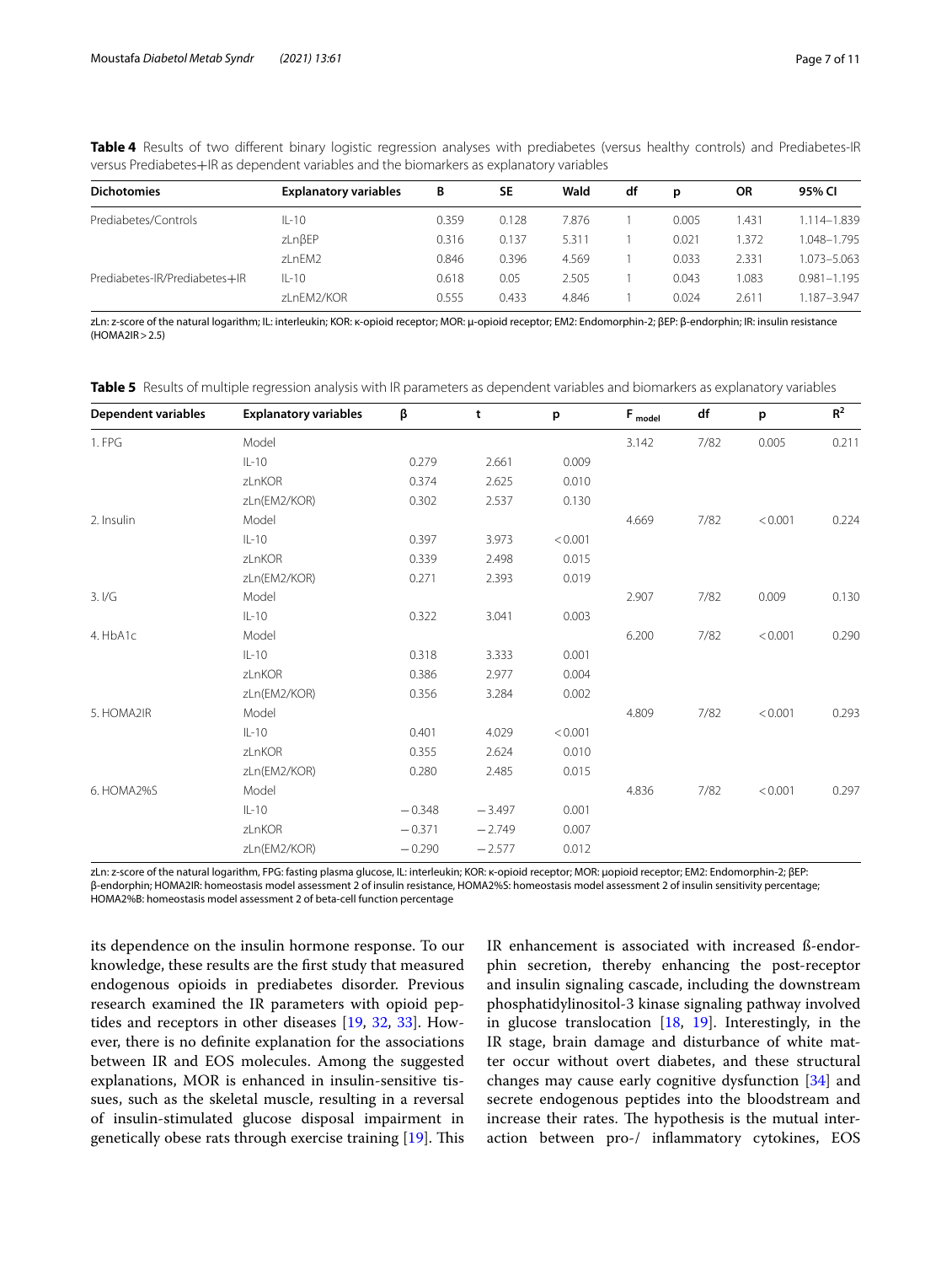peptides, and their receptors with insulin secretion and synthesis, as seen in Fig. [1](#page-7-0).

EOPs administer the β-cell endocrine function resulted in insulin secretion through paracrine and intracrine mechanisms within the pancreas [\[21](#page-9-20), [35\]](#page-9-34). Increasing the release of βEP from the adrenal gland may stimulate peripheral opioid MOR to increase muscle glucose transporter expression and/or reduce gene-level hepatic gluconeogenesis, thereby increasing the use of glucose in peripheral tissues to improve severe hyperglycemia [\[18](#page-9-17)]. Therefore, increased opioid production locally results in the release of insulin from the pancreas. IR results from hepatic insulin receptor downregulation, thereby increasing the insulin levels in peripheral blood [\[5,](#page-9-4) [17](#page-9-16)].

The peptides and receptors of EOS in the brain areas control appetite [\[36](#page-9-35)] and mood and are associated with mood disorders [\[37](#page-9-36)]. MOR and KOR appear to compensate for the inclusion by the nucleus of specifc food intakes [\[38](#page-9-37)]. Activation of β-cells and subsequent regulation of insulin secretion and glucose metabolism by MOR is mediated via sympathetic innervation [\[39\]](#page-9-38). Treatment with the selective KOR agonist diminishes the blood glucose level dramatically [[40\]](#page-9-39).

For prediabetes subjects, the elevation of EM2 could be due to an increase in their release in response to beta cells' potential injury. EM2 can preserve the beta-cell islets in animal studies from the injury caused by streptozotocin, alloxan, and hydrogen peroxide [[40\]](#page-9-39). EM2 improves islet viability and increases the cell supernatant's insulin production after streptozotocin and stimulation by alloxan. These results indicated that endomorphins might have protective efects on oxidative injury to islet cells [\[40](#page-9-39)].

The prevalence of these differences in prediabetes groups and controls should be considered when fnding a new treatment target to prevent prediabetes from progressing into T2DM. Between the three study groups, serum IL-10 was signifcantly diferent, and the score followed the order:  $controls < prediabe-$ tes−IR<prediabetes+IR. In a previous study, relative to

<span id="page-7-0"></span>

The present study has excluded the patients with positive CRP to ensure we have included only the patients free from overt infammation. However, several studies documented the introduction of the Th1 cell subset and the causal involvement of this phenomenon in infammation and IR in the diabetes mouse models [\[42\]](#page-9-41). In prediabetes groups, IL-6 was signifcantly elevated compared to the control group, whereas there was no such diference between the prediabetes subgroups. IL-6 showed no signifcant diference between the groups and controls for prediabetes [[43\]](#page-10-0). Nonetheless, hyperglycemic/ hyperinsulinemic conditions [[43](#page-10-0)] show increased IL-6, another pro-inflammatory marker. The findings showed signifcant associations between IL-10 and MOR, as well as between IL-6 and KOR. Exogenous opioids inhibit the ability of macrophages, natural killer cells, and T-cells to in-vitro and animal models weaken the gut barrier [[44\]](#page-10-1). Immune cells secrete endogenous opioid peptides connected to peripheral opioid receptors to alleviate inflammatory pain. The immune system and endogenous opioids are usually similarly co-operative [[44\]](#page-10-1). IL-10 and MOR have a depression relationship [\[37](#page-9-36)], suggesting that, in addition to the possible correlation between immune and opioid systems, mood triggers such an interaction.

The second significant result was obtained from the multivariate GLM study, which excluded the covariate efects (age, BMI, sex, IR parameters, physical activity, and smoking) to compare the parameters according to the diagnostic form (Table [2](#page-5-0)). Around 20% (0.198) of immune—opioid biomarker values can be clarifed by prediabetes and IR. Based on Tables  $2$  and  $3$  (SE) findings, all eight biomarkers in patients with prediabetes were signifcantly higher compared with the controls. Of all of the biomarkers tested, zLnβEP had the most signifcant efect on prediabetes diagnosis. βEP cells have been seen in areas near pancreatic β-cells, and opioids increase insulin secretion [[45\]](#page-10-2). Increased circulating βEP is associated with enhancing IR to ameliorate the post-receptor insulin signaling cascade and enhance insulin sensitivity through peripheral motivation [[19\]](#page-9-18). By sharing insulin release, MOR controls body weight, showing a novel target for new diabetes treatments  $[21]$  $[21]$ . The endogenous opioid system in vitro negatively regulates insulin secretion from isolated islets of Langerhans [\[46](#page-10-3)]. Additionally, some groups recorded the dual stimulative/inhibitory efect of β-endorphin on insulin secretion depending on dose, obesity, or circulating glucose level [\[47](#page-10-4)].

MORs function as a part of the complex opioid mechanism, mediating the efects of endogenous opioids such as EM2 and various exogenous opioid agonists [\[48](#page-10-5)]. MOR participates in glucose homeostasis by adversely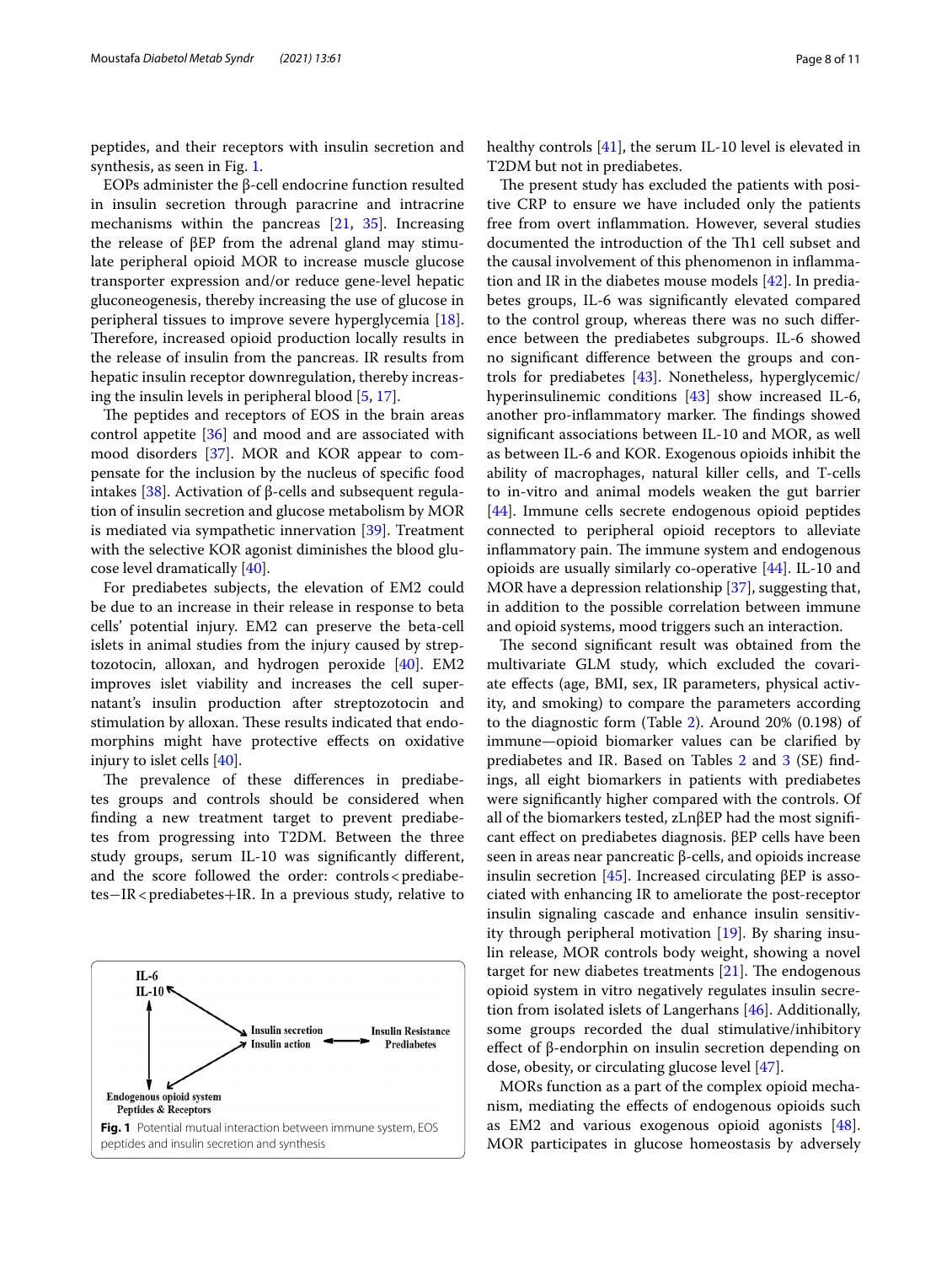controlling glucose tolerance by inhibiting insulin release from the β-cell and the β-cell mass [\[21\]](#page-9-20). In muscle tissues and cells, an association occurs between MOR and IRS [[32\]](#page-9-31). It is found that opioid-induced insulin secretion may be based on G-protein independent mechanisms [[49\]](#page-10-6). Based on a linear regression analysis, βEP is the strongest protein associated with the β-cell function  $[20]$  $[20]$ .

The analyzes of binary logistic regression in Table  $4$ showed that the increased rates of the combination of IL-10, zLnβEP, and zLnEM2 could be used with reasonable precision to distinguish prediabetes+IR from other classes (76.7%). Another collection of increased IL-10 and zLnEM2 / KOR can be used with reasonable precision  $(71.2%)$  to predict prediabetes+IR. These findings further indicate the value in prediabetes+IR of these parameters and the close association with the immuneopioid system. EOS molecule production increases by acting on the pancreatic β-cells, increasing insulin secretion resulting in elevated insulin levels in the hepatic circulation. Increased insulin levels contribute to hepatic insulin receptors' downregulation, triggering, and sustaining hyperinsulinemia [\[7](#page-9-6), [19\]](#page-9-18). Considering that MOR's central stimulation impairs glucose tolerance and responsiveness to insulin and motivates hepatic gluconeogenesis [[50](#page-10-7)], stimulation of peripheral MOR can improve IR in animals and provide a novel target for IR treatment [[51\]](#page-10-8). MOR activation increases IL-6-induced IR by contrasting insulin sensitivity by specifc insulin signals [\[52](#page-10-9)]. In contrast, KOR activation results in decreased levels of IL-6 [[53](#page-10-10)].

The effect of the calculated biomarkers on the IR parameters is shown in Table [5.](#page-6-1) The regression on IL-10, zLnKOR, and zLn(EM2/KOR) will explain approximately one-ffth (21.1%) of the variance in FPG. In subjects with obesity, elevated endogenous opiates can infuence the insulin response to glucose through impaired or standard oral glucose tolerance tests  $[54]$  $[54]$ . The same changes explain a signifcant portion of the insulin variations, HbA1c, HOMA2IR, and HOMA2%S. It is found that the decrease in the IR condition following a decrease in body weight has no significant effect on the βEP level  $[55]$  $[55]$ . The independent parameters (FBG, leptin, and HbA1c) linked well in healthy people because the beta cells were functioning correctly. Elevated blood glucose induces insulin concentrations' elevation when released from the healthy beta cells to maintain average blood glucose concentrations over long periods [[56\]](#page-10-13).

# **Conclusion**

Most prediabetes subjects had an IR state, an elevation in the immune and opioid biomarkers, and dyslipidemia. Of all the biomarkers tested, βEP has the highest diagnostic value for prediabetes. The immune system was activated in the prediabetes in an IR-dependent manner. Prediabetes+IR can be predicted using the increased rates of the IL-10, βEP, and EM2 mixture and a mixture of IL-10 and EM2/KOR with strong sensitivity and specificity. Therefore, we rejected the null hypothesis and confrmed intercorrelation between the immune system, EOS, and insulin in prediabetes.

# **Limitations of the study**

The major limitation of the study is the relatively low number of participants. As no institution funded the work, the author could not measure other cytokines, opioids, and receptors to obtain a whole picture of these parameters' role in prediabetes.

#### **Abbreviations**

ANOVA: Analysis of variance; βEP: β-Endorphin; BMI: Body mass index; CI: Confdence intervals; CRP: C-reactive protein; DSM-IV-TR: Diagnostic and statistical manual of mental disorders, fourth edition, text revision; ELISA: Enzyme-linked immunosorbent assay; EM2: Endomorphin-2; FBG: Fasting blood glucose; EOS: Endogenous opioid system; GLM: General linear model; GLUT4: Glucose transporter 4; HbA1c: Glycated hemoglobin; HDLc: High-density lipoprotein cholesterol; HOMA2: Homeostasis model assessment version 2; HOMA%B: Beta-cell function percentage; HOMA%S: Insulin sensitivity percentage; IDE: Insulin-degrading enzyme; IL: Interleukin; IR: Insulin resistance; IRS: Insulin receptor substrate; KOR: κ-Opioid receptor; LDLc: Low-density lipoprotein cholesterol; MOR: µ-Opioid receptor; OR: Odds ratios; SE: Standard error; Tc: Total cholesterol; TG: Triglycerides; VIF: Variance infation factor; VLDLc: Verylow-density lipoprotein cholesterol; χ<sup>2</sup>: Chi-squared.

#### **Acknowledgements**

I would like to express my sincere thanks and gratitude to Professor Hussein Al-Hakeim for the great advanced statistical analysis he did for the results of my research. I highly appreciate the great work of Asia Lab, in Najaf City, regarding the analysis of my samples.I thank all the volunteers for their contribution in the study.

#### **Authors' contributions**

SRM, as a sole author, has planned, wrote, and approved the fnal draft of the manuscript.

#### **Funding**

There was no specifc funding for this specifc study.

### **Declarations**

### **Ethics approval and consent to participate**

Ethics Committee of Medical Research at the College of Pharmacy /Hawler Medical University (HMU) has approved the current study. The reference No. of the ethical approval paper is HMU-PH-EC 191223/102. All procedures performed in a study involving human participants were under the ethical standards of the relevant national and institutional committees on human experimentation and with the Helsinki Declaration of 1975, as revised in 2013, and with the Ethics Committee of Medical Research at College of Pharmacy/ Hawler Medical University.

### **Informed consent**

Written informed consent was taken from all the participants before participation in the current study. The potential subject informed of the right to refuse participation in the study or to withdraw consent to participate at any time without reprisal.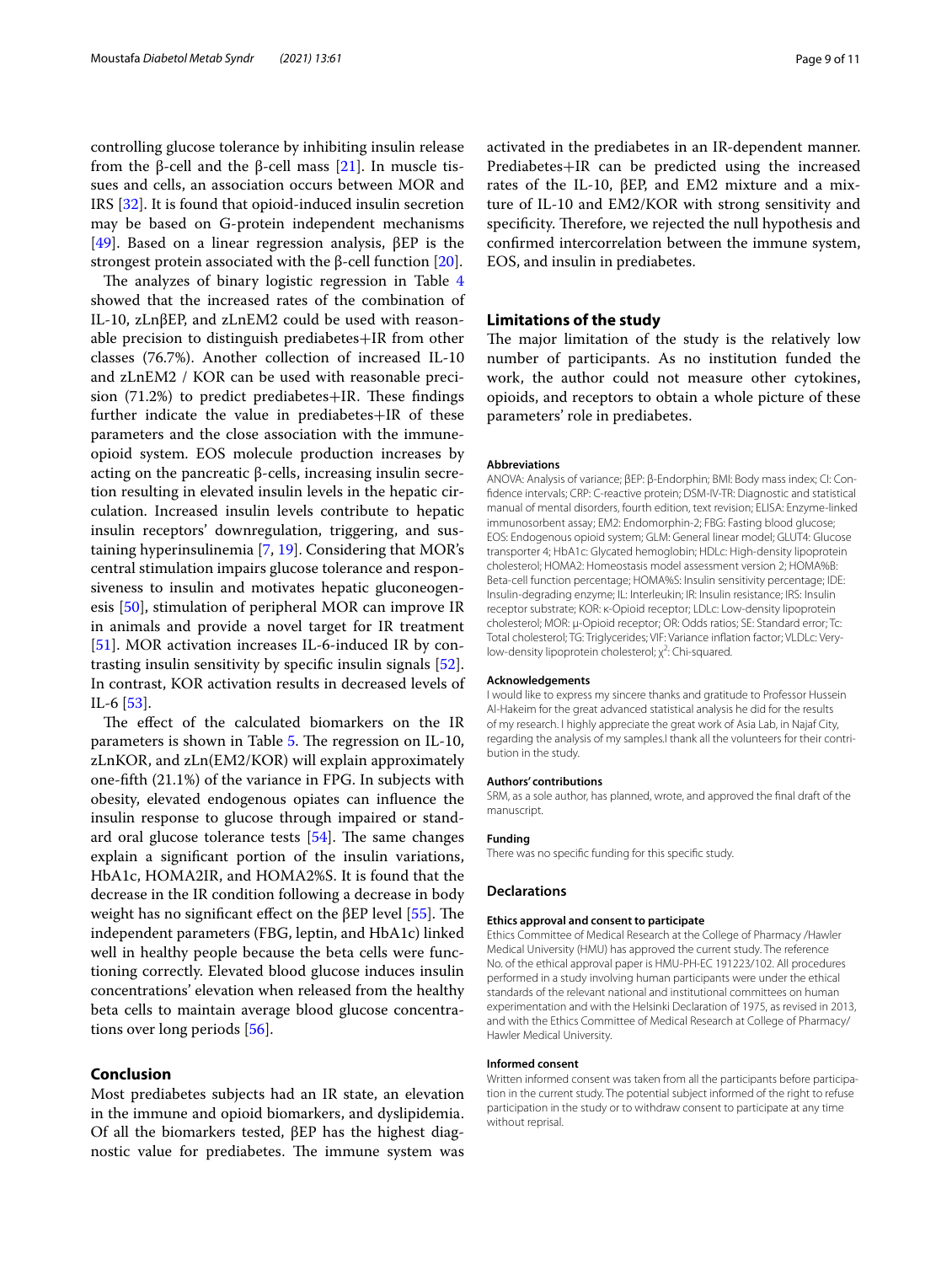### **Consent for publication**

Yes.

### **Competing interests**

The author declares no confict of interests.

Received: 18 November 2020 Accepted: 20 May 2021

### **References**

- <span id="page-9-0"></span>1. Buysschaert M, Bergman M. Defnition of prediabetes. Med Clin. 2011;95(2):289–97.
- <span id="page-9-1"></span>2. Control CfD, Prevention. National diabetes statistics report, 2020. Atlanta, GA: Centers for Disease Control and Prevention, US Department of Health and Human Services. 2020:12–5.
- <span id="page-9-2"></span>3. Association AD. 2. Classifcation and diagnosis of diabetes. Diabetes Care. 2017;40(Supplement 1):S11–24.
- <span id="page-9-3"></span>4. Tang Q, Li X, Song P, Xu L. Optimal cut-off values for the homeostasis model assessment of insulin resistance (HOMA-IR) and prediabetes screening: developments in research and prospects for the future. Drug Discov Ther. 2015;9(6):380–5.
- <span id="page-9-4"></span>5. Petersen MC, Shulman GI. Mechanisms of insulin action and insulin resistance. Physiol Rev. 2018;98(4):2133–223.
- <span id="page-9-5"></span>6. Khetan AK, Rajagopalan S. Prediabetes. Can J Cardiol. 2018;34(5):615–23.
- <span id="page-9-6"></span>Singh Y, Garg M, Tandon N, Marwaha RK. A study of insulin resistance by HOMA-IR and its cut-off value to identify metabolic syndrome in urban Indian adolescents. J Clin Res Pediat Endocrinol. 2013;5(4):245.
- <span id="page-9-7"></span>Ziaee A, Esmailzadehha N, Oveisi S, Ghorbani A, Ghanei L. The threshold value of homeostasis model assessment for insulin resistance in Qazvin Metabolic Diseases Study (QMDS): assessment of metabolic syndrome. JRHS J Res Health Sci. 2015;15:94–100.
- <span id="page-9-8"></span>9. Al-Hakeim HK, Abdulzahra MS. Correlation between glycated hemoglobin and Homa Indices in type 2 diabetes mellitus: prediction of betacell function from glycated hemoglobin/Korelacija Između Glikoliziranog Hemoglobina I Homa Indeksa U Dijabetes Melitusu Tipa 2: Predviđanje Funkcije Beta Ćelija Na Osnovu Glikoliziranog Hemoglobina. J Med Biochem. 2015;34(2):191–9.
- <span id="page-9-9"></span>10. Ruud J, Steculorum SM, Brüning JC. Neuronal control of peripheral insulin sensitivity and glucose metabolism. Nat Commun. 2017;8(1):1–12.
- <span id="page-9-10"></span>11. Grillo CA, Woodruff JL, Macht VA, Reagan LP. Insulin resistance and hippocampal dysfunction: disentangling peripheral and brain causes from consequences. Exp Neurol. 2019;318:71–7.
- <span id="page-9-11"></span>12. Macklin L, Grifth CM, Cai Y, Rose GM, Yan X-X, Patrylo PR. Glucose tolerance and insulin sensitivity are impaired in APP/PS1 transgenic mice prior to amyloid plaque pathogenesis and cognitive decline. Exp Gerontol. 2017;88:9–18.
- <span id="page-9-12"></span>13. De Felice FG. Alzheimer's disease and insulin resistance: translating basic science into clinical applications. J Clin Invest. 2013;123(2):531–9.
- <span id="page-9-13"></span>14. Bomfm TR, Forny-Germano L, Sathler LB, Brito-Moreira J, Houzel J-C, Decker H, et al. An anti-diabetes agent protects the mouse brain from defective insulin signaling caused by Alzheimer's disease–associated Aβ oligomers. J Clin Invest. 2012;122(4):1339–53.
- <span id="page-9-14"></span>15. Reijmer YD, Leemans A, Brundel M, Kappelle LJ, Biessels GJ. Disruption of the cerebral white matter network is related to slowing of information processing speed in patients with type 2 diabetes. Diabetes. 2013;62(6):2112–5.
- <span id="page-9-15"></span>16. Ekblad LL, Rinne JO, Puukka PJ, Laine HK, Ahtiluoto SE, Sulkava RO, et al. Insulin resistance is associated with poorer verbal fuency performance in women. Diabetologia. 2015;58(11):2545–53.
- <span id="page-9-16"></span>17. Tudurí E, Beiroa D, Stegbauer J, Fernø J, López M, Diéguez C, et al. Acute stimulation of brain mu opioid receptors inhibits glucose-stimulated insulin secretion via sympathetic innervation. Neuropharmacol. 2016;110:322–32.
- <span id="page-9-17"></span>18. Liu I, Cheng J. Mediation of endogenous β-endorphin in the plasma glucose-lowering action of herbal products observed in type 1-like diabetic rats. Evid Based Complement Alternat Med. 2011;2011:987876.
- <span id="page-9-18"></span>19. Cheng K-C, Asakawa A, Li Y-X, Liu IM, Amitani H, Cheng J-T, et al. Opioid μ-receptors as new target for insulin resistance. Pharmacol Therapeut. 2013;139(3):334–40.
- <span id="page-9-19"></span>20. Curran AM, Scott-Boyer MP, Kaput J, Ryan MF, Drummond E, Gibney ER, et al. A proteomic signature that refects pancreatic beta-cell function. PLoS ONE. 2018;13(8):e0202727.
- <span id="page-9-20"></span>21. Wen T, Peng B, Pintar JE. The MOR-1 opioid receptor regulates glucose homeostasis by modulating insulin secretion. Mol Endocrin. 2009;23(5):671–8.
- <span id="page-9-21"></span>22. Najafpour H, Beik A. The impact of opium consumption on blood glucose, serum lipids and blood pressure, and related mechanisms. Front Physiol. 2016;7:436.
- <span id="page-9-22"></span>23. Asgary S, Sarrafzadegan N, Naderi G-A, Rozbehani R. Efect of opium addiction on new and traditional cardiovascular risk factors: do duration of addiction and route of administration matter? Lipids Health Dis. 2008;7(1):1–5.
- <span id="page-9-23"></span>24. Vuong C, Van Uum SH, O'Dell LE, Lutfy K, Friedman TC. The effects of opioids and opioid analogs on animal and human endocrine systems. Endocr Rev. 2010;31(1):98–132.
- <span id="page-9-25"></span>25. Rehman K, Akash MSH, Liaqat A, Kamal S, Qadir MI, Rasul A. Role of interleukin-6 in development of insulin resistance and type 2 diabetes mellitus. Crit Rev Eukaryot Gene Expr. 2017;27(3):229–36.
- <span id="page-9-26"></span>26. Kurauti MA, Costa-Júnior JM, Ferreira SM, Santos GJ, Sponton CH, Carneiro EM, et al. Interleukin-6 increases the expression and activity of insulindegrading enzyme. Sci Rep. 2017;7(1):1–12.
- <span id="page-9-27"></span>27. Sanjabi S, Zenewicz LA, Kamanaka M, Flavell RA. Anti-infammatory and pro-infammatory roles of TGF-β, IL-10, and IL-22 in immunity and autoimmunity. Curr Opin Pharmacol. 2009;9(4):447–53.
- <span id="page-9-28"></span>28. Leon-Cabrera S, Arana-Lechuga Y, Esqueda-León E, Terán-Pérez G, Gonzalez-Chavez A, Escobedo G, et al. Reduced systemic levels of IL-10 are associated with the severity of obstructive sleep apnea and insulin resistance in morbidly obese humans. Mediators Infamm. 2015;2015:493409.
- <span id="page-9-29"></span>29. Ormazabal V, Nair S, Elfeky O, Aguayo C, Salomon C, Zuñiga FA. Association between insulin resistance and the development of cardiovascular disease. Cardiovas Diabetol. 2018;17(1):1–14.
- <span id="page-9-30"></span>30. Semple RK, Sleigh A, Murgatroyd PR, Adams CA, Bluck L, Jackson S, et al. Postreceptor insulin resistance contributes to human dyslipidemia and hepatic steatosis. J Clin Invest. 2009;119(2):315–22.
- <span id="page-9-24"></span>31. Zheng L, Li B, Lin S, Chen L, Li H. Role and mechanism of cardiac insulin resistance in occurrence of heart failure caused by myocardial hypertrophy. Aging. 2019;11(16):6584.
- <span id="page-9-31"></span>32. Chen X, Wang L, Fan S, Song S, Min H, Wu Y, et al. Puerarin acts on the skeletal muscle to improve insulin sensitivity in diabetic rats involving μ-opioid receptor. Eur J Pharmacol. 2018;818:115–23.
- <span id="page-9-32"></span>33. Qazmooz HA, Smesam HN, Mousa RF, Al-Hakeim HK, Maes M. Trace element, immune and opioid biomarkers of unstable angina, increased atherogenicity and insulin resistance: results of machine learning. J Trace Elem Med Biol. 2021;64:126703.
- <span id="page-9-33"></span>34. Willette AA, Xu G, Johnson SC, Birdsill AC, Jonaitis EM, Sager MA, et al. Insulin resistance, brain atrophy, and cognitive performance in late middle–aged adults. Diabetes Care. 2013;36(2):443–9.
- <span id="page-9-34"></span>35. Boettcher B, Seeber B, Leyendecker G, Wildt L. Impact of the opioid system on the reproductive axis. Fertil Steril. 2017;108(2):207–13.
- <span id="page-9-35"></span>36. Tyagi A, Daliri EB-M, Kwami Ofosu F, Yeon S-J, Oh D-H. Food-derived opioid peptides in human health: a review. Int J Mol Sci. 2020;21(22):8825.
- <span id="page-9-36"></span>37. Al-Fadhel SZ, Al-Hakeim HK, Al-Dujaili AH, Maes M. IL-10 is associated with increased mu-opioid receptor levels in major depressive disorder. Eur Psychiatry. 2019;57:46–51.
- <span id="page-9-37"></span>38. Caref K, Nicola SM. Endogenous opioids in the nucleus accumbens promote approach to high-fat food in the absence of caloric need. Elife. 2018;7:e34955.
- <span id="page-9-38"></span>39. Tudurí E, Beiroa D, Stegbauer J, Fernø J, López M, Diéguez C, et al. Acute stimulation of brain mu opioid receptors inhibits glucose-stimulated insulin secretion via sympathetic innervation. Neuropharmacology. 2016;110(Pt A):322–32.
- <span id="page-9-39"></span>40. Tian L, Liu J, Sun X, Gao C, Fan Y, Guo Q. A protective effect of endomorphins on the oxidative injury of islet. Exp Clin Endocr Diabetes. 2010;118(08):467–72.
- <span id="page-9-40"></span>41. Lopez YON, Garuf G, Seyhan AA. Altered levels of circulating cytokines and microRNAs in lean and obese individuals with prediabetes and type 2 diabetes. Mol Biosyst. 2017;13(1):106–21.
- <span id="page-9-41"></span>42. Kornete M, Mason E, Piccirillo CA. Immune regulation in T1D and T2D: prospective role of Foxp3+ Treg cells in disease pathogenesis and treatment. Front Endocrinol. 2013;4:76.